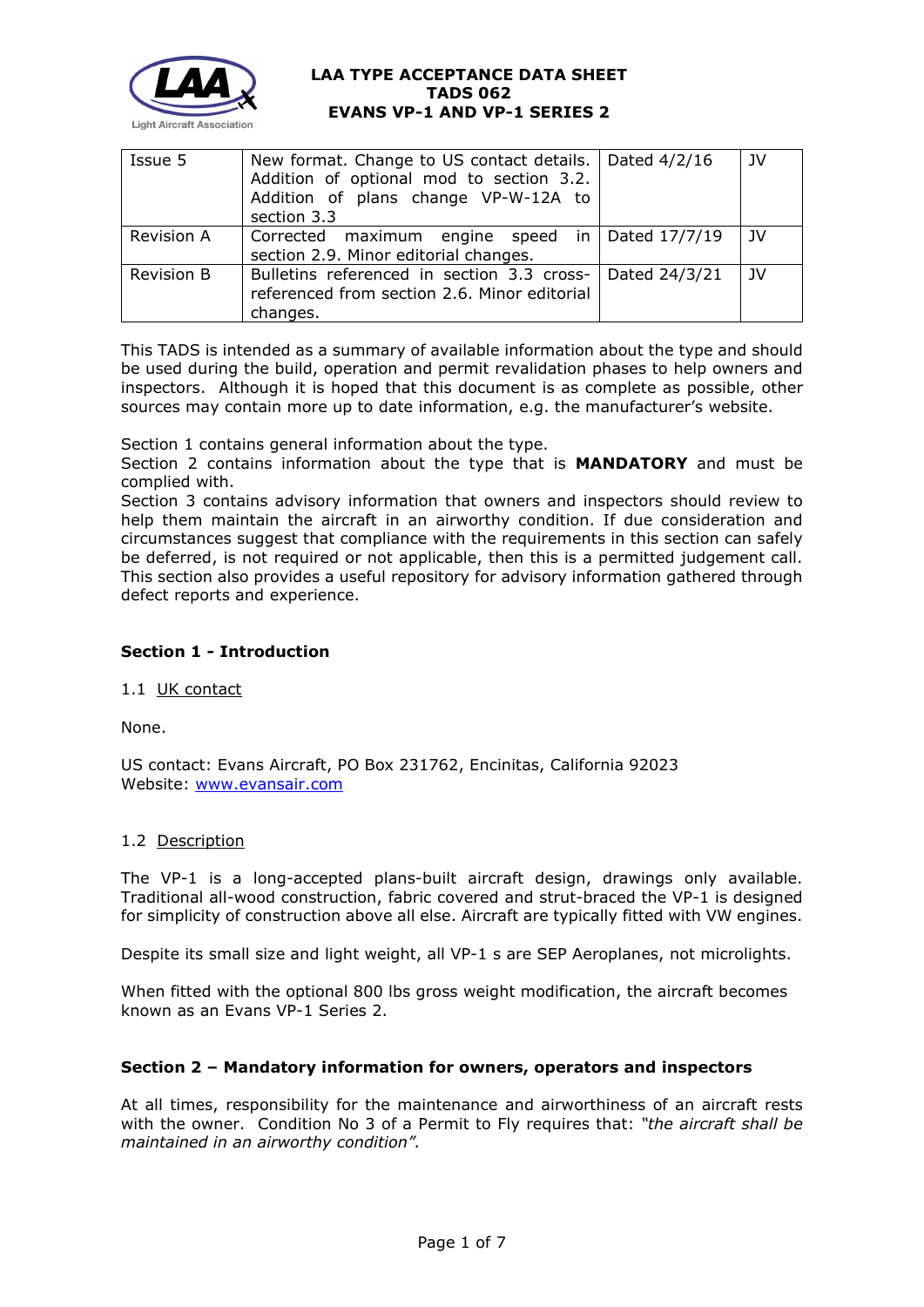

# 2.1 Fast Build Kit 51% Compliance

Not applicable: plans-built.

# 2.2 Build Manual

Nil. Construction drawing set provides all required information, consisting of the following:

| Sheet              | Page         |                                          | Sheet   | Page            |                                           |
|--------------------|--------------|------------------------------------------|---------|-----------------|-------------------------------------------|
| $V-1$              | $\mathbf{1}$ | 3 View                                   | $I-1$   | $\overline{2}$  | <b>Inboard Profile</b>                    |
| $F-1$              | 3&4          | <b>Fuselage Assembly</b>                 | $F-3$   | $\overline{5}$  | Fwd Spar Bhd                              |
| $\overline{F} - 4$ | 6            | Aft Spar Bhd                             | $F-5$   | $\overline{7}$  | Fwd Spar Root Ftg                         |
| $F-6$              | 8            | Aft Spar Root Ftg                        | $F-7$   | $\overline{9}$  | Firewall Assembly                         |
| $F-8$              | 10           | Stern Post Assembly                      | $F-9$   | 11              | <b>Fuselage Details</b>                   |
| $F-11$             | 12           | <b>Cockpit Gusset Installation</b>       | $F-15$  | 15              | <b>Rudder Installation</b>                |
| $F-17$             | 16           | <b>Fuel Tank Deck</b>                    | $F-18$  | 17              | <b>Fuel Tank Assembly</b>                 |
| $F-19$             | 18           | Windshield & Roll Bar                    | $C-1$   | 19              | <b>Control Schematic</b>                  |
| $C-2$              | 20           | Control Stick                            | $C-3$   | 21              | Rudder Pedal Installation                 |
| $\overline{C}$ -4  | 22           | Stab. Pulley Installation                | $C-6$   | 23              | <b>Fairlead Installation</b>              |
| $C-7$              | 24           | Aileron Horn Installation                | $C-8$   | $\overline{25}$ | Aileron Pulley Installation               |
| $S-1$              | 26           | <b>Stabilator Assembly</b>               | $S-2$   | 27              | <b>Stabilator Rib</b>                     |
| $\overline{S-3}$   | 28           | <b>Stabilator Spar Assembly</b>          | $S-4$   | 29              | <b>Stabilator Balance</b><br>Installation |
| $S-5$              | 30           | <b>Stabilator Tab Assembly</b>           | $S-6$   | 31              | <b>Stabilator Installation</b>            |
| $G-1$              | 32           | Landing Gear Assembly                    | $G-2$   | 33              | Landing Gear                              |
| $G-3$              | 34           | Landing Gear Installation                | $G-4$   | 35              | <b>Tail Skid</b>                          |
| $\overline{W-1}$   | 36           | Wing Assembly                            | $W-1.1$ | $\overline{37}$ | Airfoil Layout & Tow Config               |
| $W-2$              | 38           | Front Spar assembly                      | $W-3$   | 39              | Aft Spar Assembly                         |
| $W-4$              | 40           | <b>Compression Strut</b><br>Installation | $W-5$   | 41              | Rib/Fwd Spar Installation                 |
| $W-6$              | 42           | Rib/Aft Spar Installation                | $W - 7$ | 43              | Root Rib/Fwd Spar<br>installation         |
| $W-8$              | 44           | Root Rib/Aft Spar<br>Installation        | $W-9$   | 45              | Wing Rib details                          |
| $W-10$             | 46           | Geometry - Flying Struts                 | $W-11$  | 47              | Flying Strut End - Lower                  |
| $W-12$             | 48           | Flying Strut End - Lower                 | $A-1$   | 49              | Aileron Assembly                          |
| $A-2$              | 50           | Aileron Balance Installation             | $R-1$   | 51              | Rudder Assembly                           |
| $R - 2$            | 52           | <b>Rudder Rib Sections</b>               | $R - 3$ | 53              | <b>Rudder Tab Installation</b>            |
| $E-1$              | 54           | Engine Cowl & Firewall<br>Installation   | $E-2$   | $\overline{55}$ | Engine Controls -<br>Cockpit              |
| $J - 1$            | 56           | 1/4 Plywood Layout                       | $J-2$   | 57              | Fuselage Jig Table                        |
| $\overline{J}$ -3  | 58           | Aft Fairing                              | $P-1$   | $\overline{59}$ | Airspeed Pitot Static                     |
|                    |              |                                          |         | &60             | installation                              |
| $B-2$              | 61           | <b>Bushings &amp; Covers</b>             |         |                 |                                           |

# 2.3 Build Inspections

Build inspection schedule 1 (wooden aircraft). Inspector approval codes A-A or A-W. Inspector signing off final inspection also requires 'first flight' endorsement.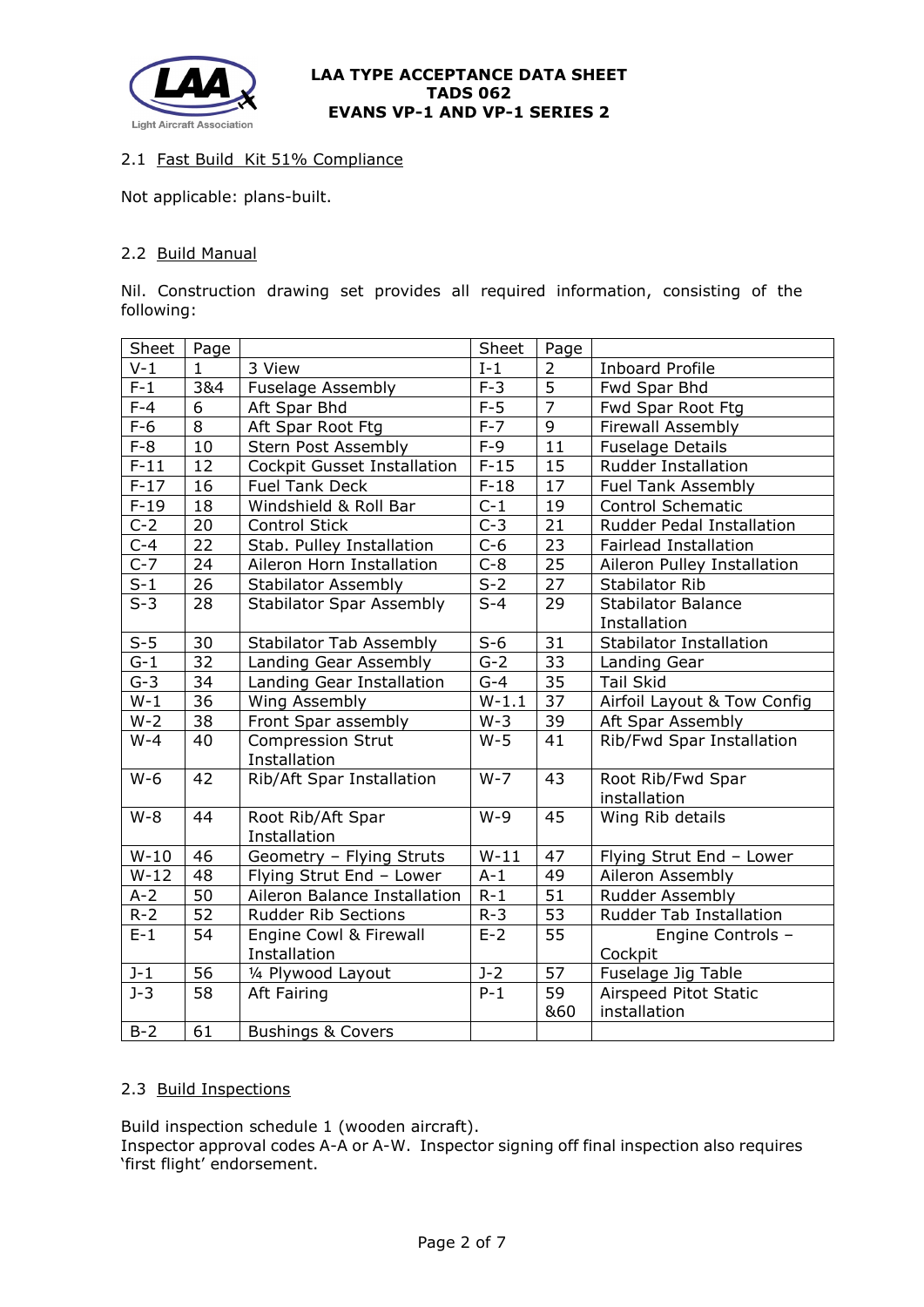

# 2.4 Flight Manual

Nil available, but see LAA Booklet *'Enjoy The Sky'* (£1.50 inc p & p) which contains a comprehensive flight test report, or if you can get it, Bill Beattie's book 'Flying the Evans VP' (previously available from the designer Bud Evans).

## 2.5 Mandatory Permit Directives

None specifically applicable to this aircraft type.

Also check the LAA website for MPDs that are non-type specific [\(TL2.22\)](http://www.lightaircraftassociation.co.uk/engineering/TechnicalLeaflets/Operating%20An%20Aircraft/TL%202.22%20non-type%20specific%20MPDs.pdf).

### 2.6 LAA Required Modifications (including LAA issued AILs, SBs, etc)

Modifications required by the LAA for acceptance of the type in the UK, are as follows:

- Inclusion of wing strut jury struts on front struts only, shown on all but the earliest VP-1 drawing sets
- Dual ignition VW engine
- The bulletins listed in section 3.3 must also be incorporated

Note also LAA provide a list of UK [equivalent materials](http://www.lightaircraftassociation.co.uk/engineering/TADs/062/Alt_mats.pdf) for constructing the VP-1.

2.7 Additional engine operating limitations to be placarded or shown by instrument markings

Notes:

- Refer to the engine manufacturer's latest documentation for the definitive parameter values and recommended instruments.
- Where an instrument is not fitted, the limit need not be displayed.

### With VW: Maximum CHT: 225°C Maximum EGT: 800°C Maximum oil temperature: 90°C Minimum oil pressure: 2.5 kg/cm² @ 3000 rpm

#### 2.8 Control surface deflections

TBD.

#### 2.9 Operating Limitations and Placards

(Note that the wording on an individual aircraft's Operating Limitations document takes precedence, if different.)

- 1. Maximum number of occupants authorised to be carried: One
- 2. The aircraft must be operated in compliance with the following operating limitations, which shall be displayed in the cockpit by means of placards or instrument markings: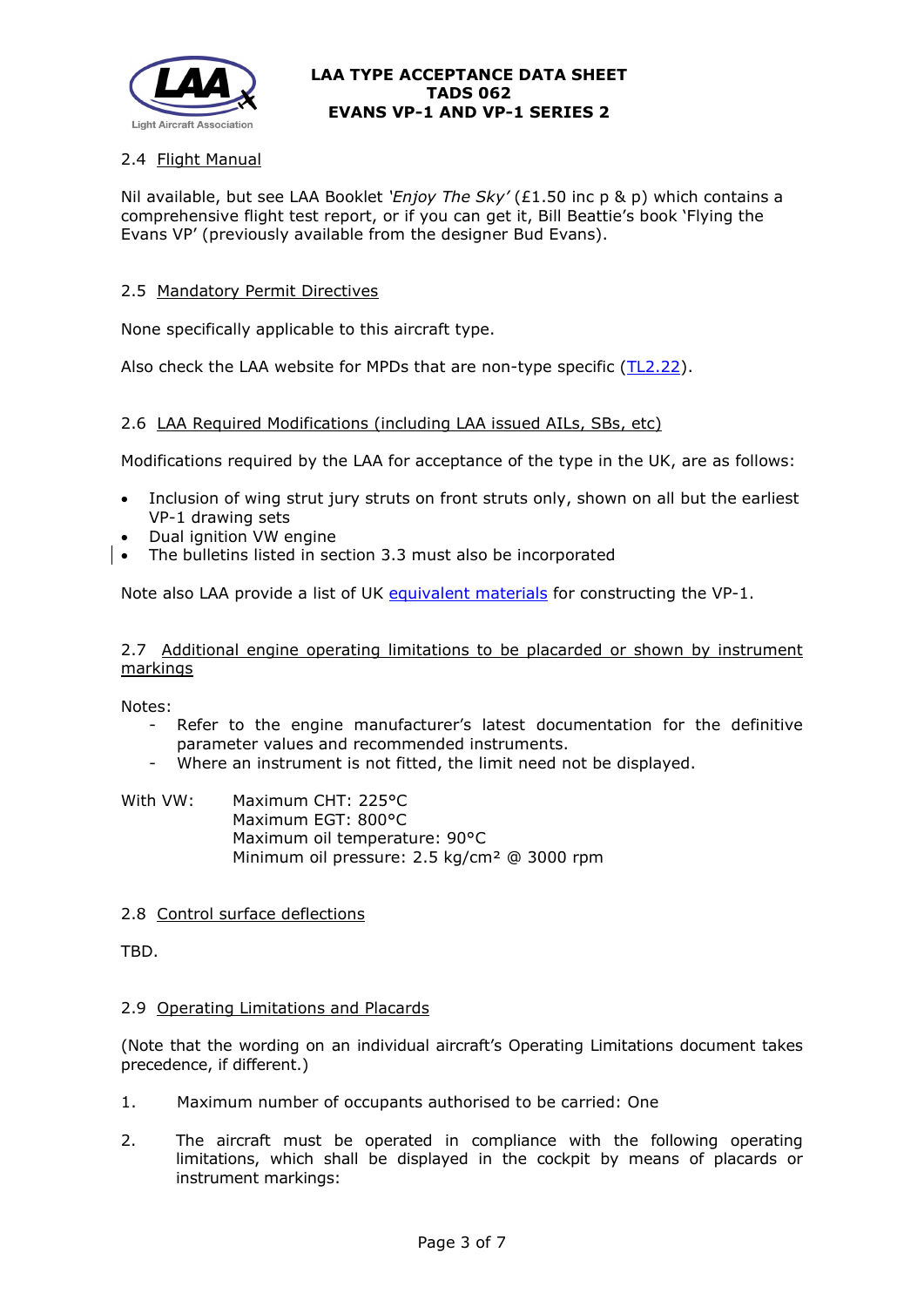

- 2.1 Aerobatic Limitations Aerobatic manoeuvres are prohibited. Intentional spinning is prohibited.
- 2.2 Loading Limitations Maximum Total Weight Authorised: 750 lbs (800 lbs with mod LAA/VP-1/1000 and 1834cc engine) CG Range: 7.5 inches to 15.5 inches aft of datum Datum Point is: leading edge of the wing
- 2.3 Engine Limitations Maximum Engine RPM: 3300
- 2.4 Airspeed Limitations Maximum Indicated Airspeed ( $V_{NE}$ ): 115 mph
- 2.5 Other Limitations The aircraft shall be flown by day and under Visual Flight Rules only. Smoking in the aircraft is prohibited.

Additional Placards:

"Occupant Warning - This Aircraft has not been Certificated to an International Requirement"

A fireproof identification plate must be fitted to fuselage, engraved or stamped with aircraft's registration letters.

# 2.10 Maximum permitted empty weight

Fuel tank contents may vary slightly between examples so it is not possible to define a universal maximum empty weight. With full fuel tank, aircraft must be able to carry a pilot weighing 170 lbs without exceeding max permitted gross weight.

# **Section 3 – Advice to owners, operators and inspectors**

3.1 Maintenance Manual

Nil. In the absence of a manufacturer's schedule, refer to LAMS schedule.

# 3.2 Manufacturer's/Standard Options

- 1600 or 1834cc VW engine
- [LAA/VP-1/1000](http://www.lightaircraftassociation.co.uk/engineering/TADs/062/LAA-VP-1-1000.pdf) (mods required to increase MTWA to 800 lbs and being designated a VP-1 series 2)
- Evans improvements (" $VP-2$  prototype mods") 2, 3 and 4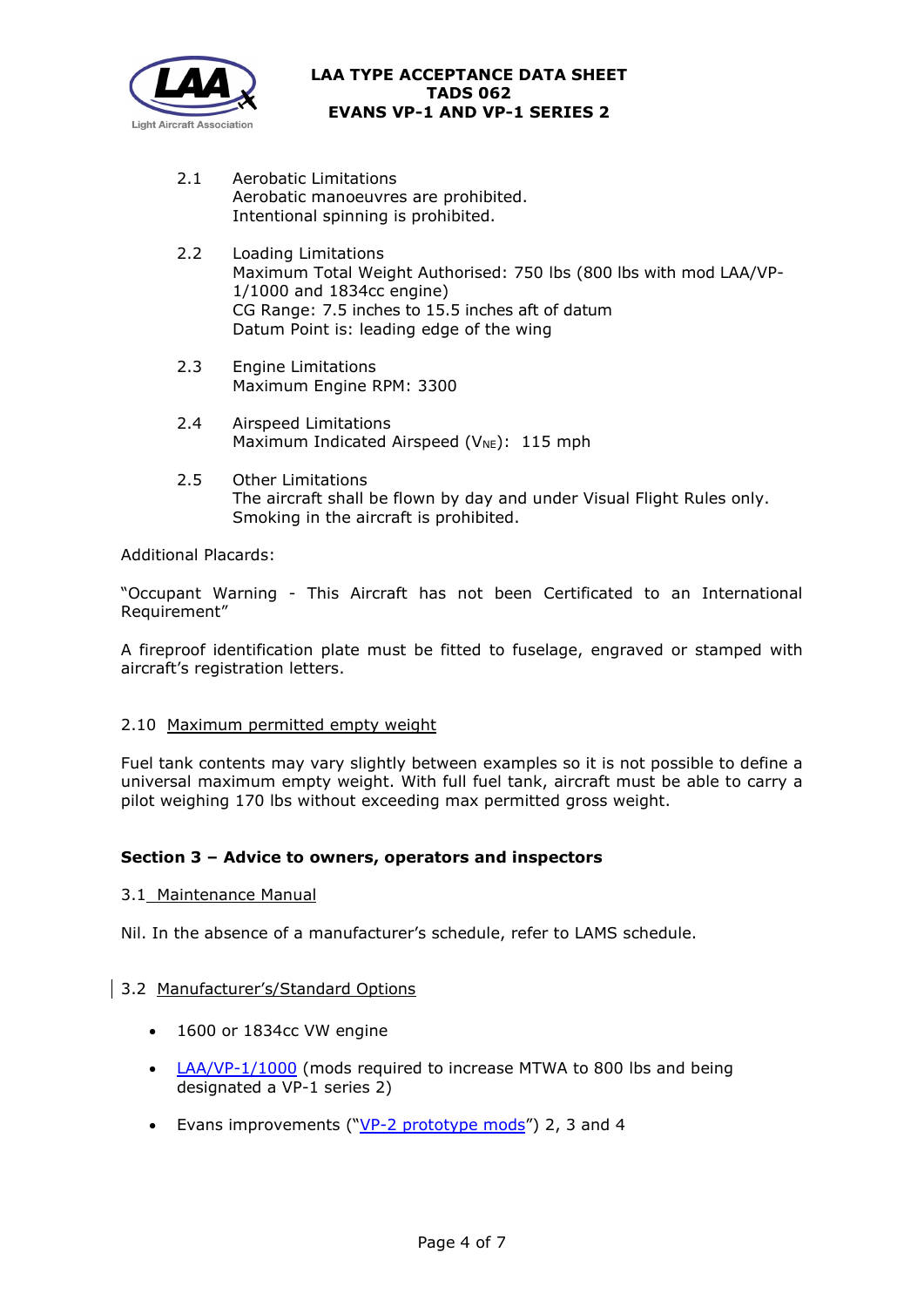

# 3.3 Manufacturer's Information (including Service Bulletins, Service Letters, etc)

In the absence of any over-riding LAA classification, inspections and modifications published by the manufacturer should be satisfied according to the recommendation of the manufacturer. It is the owner's responsibility to be aware of and supply such information to their Inspector.

| Ref                  | Description                                                  |
|----------------------|--------------------------------------------------------------|
| Service bulletin #1  | Tail spring attachment reinforcement                         |
| Service bulletin #2  | Main undercarriage attachment reinforcement                  |
| Safety bulletin $#1$ | Rudder pedal hinge cracking                                  |
| $VP-W-12-A$          | Plans change: addition of jury struts to forward wing struts |

# 3.4 Special Inspection Points

- With VW engine, design of conversion to be agreed with LAA Engineering as there is no standard design of VW conversion. 'Peacock' VW conversion drawings are available from LAA Engineering, but these drawings are now many years old and not all parts called up are still available. Dual ignition system (of an accepted type) required. LAA VW Engine Build checklist to be completed during build up of engine to record critical measurements. Refer to SPARS section on VW engines. With 1834 conversion, oil cooler will almost certainly be required, and careful ducting to achieve adequate cylinder cooling. Compression ratio must be set up (usually no more than 8.0:1) using choice of cylinder base shims if required. With 1834cc conversions, failing to use base shims usually results in excessively high compression ratio and consequent excessively short engine life.
- With VW engine, quality of fit of propeller hub on crankshaft nose is critical to security of propeller mounting in flight.
- With VW conversion, if gravity feed is used, check gravity flow from downstream side of carburettor float valve (by removing float chamber bowl or float chamber drain plug) rather than at carburettor fuel inlet. If an automotive carburettor (e.g. Stromberg CD150) is used with gravity feed, the carburettor float valve is often found to provide inadequate or very marginal flow. This is because automotive carburettors are set up for use with a pump-fed installation not gravity feed. The fuel pressure from a pump allows a carb float jet of only about 1.5 mm diameter to be used, this restricts the flow too much with the much lesser fuel pressure in a typical gravity fed system. This is a common cause of lean running and engine failure. This is cured by fitting a larger diameter jet to the float valve, (typically 2.5 to 3mm diameter) or carefully opening up the existing jet and lapping it in with a household brass polish
- The VP-1 has heavy aileron controls and it is important to fit the aileron gap seals to avoid this being exaggerated. Care is required with the rigging of the controls due to the proximity of the control cables where they are routed together at the base of the control column and it is important to check that the cables are not rubbing or twisted in this area. Due to the design of the control system there is a more than usual amount of springiness in the controls which is unavoidable.
- The single-ignition engine conversion details shown on the drawings do not meet UK requirements, see Peacock VW conversion drawings for details of dual-ignition conversion.
- Note the VP-1 was designed as very simple lightweight open-cockpit aircraft. Fitting additional 'options' will result in the aircraft turning out overweight and spoiling what is at best only very moderate flight performance.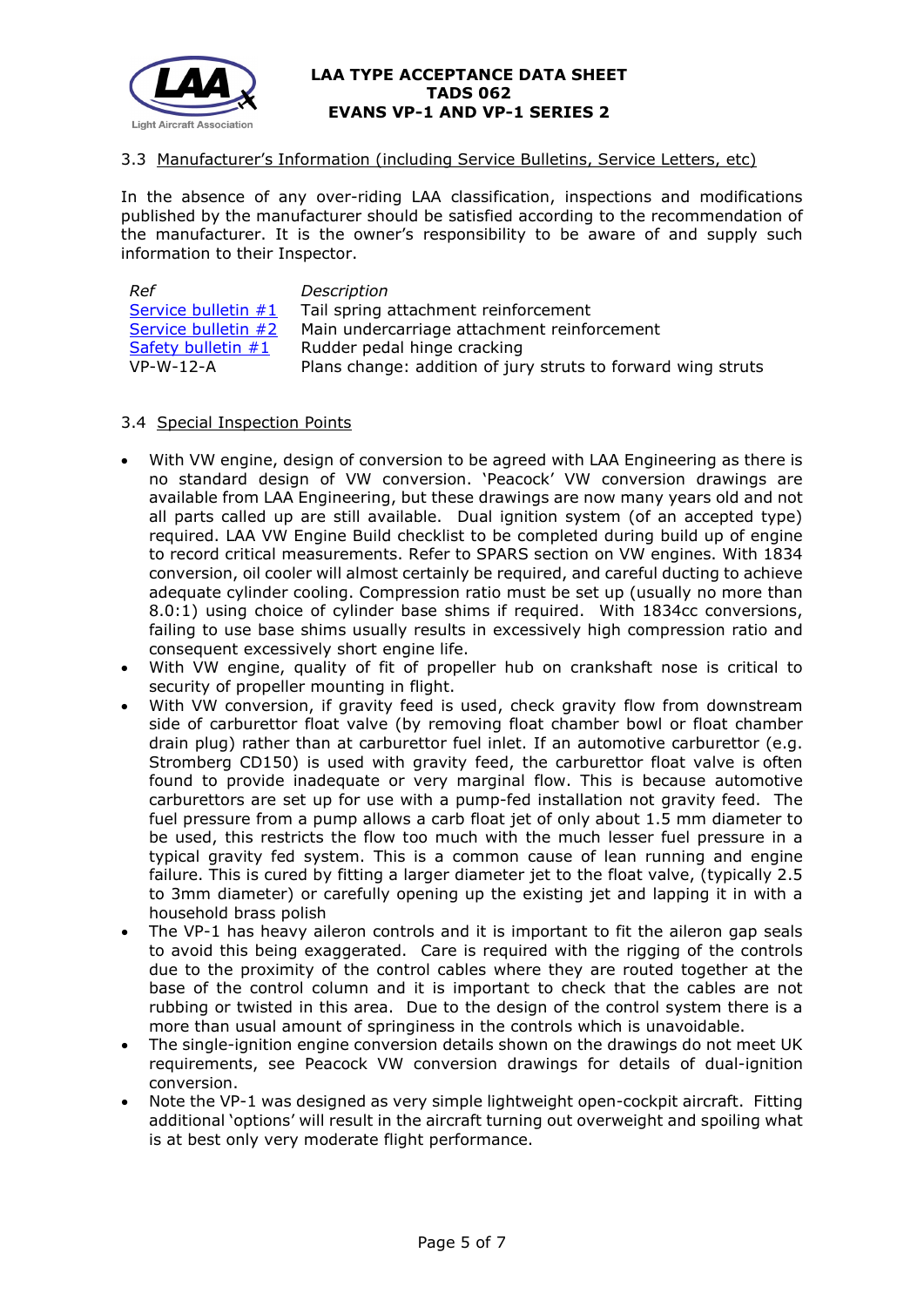

- Mahogany marine plywood (often referred to as gaboon ply) is used widely in the construction of the aircraft. All marine ply must be carefully inspected for defects, voids, knots etc, before use.
- Care is required in bending the aluminium alloy main undercarriage legs to get the bends in the correct positions, otherwise the undercarriage geometry can be adversely affected and the undercarriage will collapse at below the design load. Properly made, the undercarriage is perfectly satisfactory and there is no need to replace the cross-bracing tie-rods by rigid tubes.
- Maintenance is typical of wooden/fabric airframe, see CAA CAP 562 CAAIP leaflets 51-10 and 51-20 in particular for older examples, especially if the aircraft has not been hangared. Due to the crude method of hinging the all-moving tailplane using eyebolts, it is very difficult to avoid play in the bearings and this can give the impression that the tailplane is loose. This can sometimes be partially corrected by shims.
- Due to the way that the plywood tailplane and aileron mass balance arms project outside the flying surfaces, they are vulnerable to being 'tripped over' and should be inspected carefully for signs of cracking or breakage.
- The rectangular slot in the rear bulkhead which the tailwheel spring passes through frequently wears in service, allowing the spring to work loose. An Evans repair scheme exists for this problem (Evans improvement # 4 - details from LAA).
- The piano hinges used for hinging the rudder pedals of the VP-1 are vulnerable to cracking.
- In the case of a heavy landing, apart from checking for obvious undercarriage distortion the undercarriage attachments should be inspected carefully for bruising of the fuselage lower longerons locally, and the wing mainspars checked for signs of cracking/compression shakes in the region just outboard of the strut attachments. Any damage in these areas is likely to seriously reduce the strength of the wing and the aircraft must be grounded pending major repair. Cases have also been reported of the engine mounting studs cracking in the threaded portion which screws into the crankcase.
- 'Nylite' nylon wheel hubs, if fitted, to be checked carefully for signs of overstress/failure of hub.
- Adequate payload. Watch out for aircraft being overweight.
- Control cable tensions. We are not aware of any approved range of control cable tensions for the VP-1. In the UK, for amateur built aircraft, acceptable cable tensions are usually determined by the amateur builder's LAA inspector, based on good judgement and the mechanical characteristics of the particular system concerned. In the case of the VP-1 the cables cannot be very taught because if you tighten them too much the system gets too much friction in it and the pulley mountings flex. The cables should be simply tightened up until the amount of 'give' in the system feels right.
- Due to the design of the aileron control system, with one aileron held in line with the wing it is normal to be able to deflect the other aileron by 50mm or so up and down at its trailing edge under gentle hand pressure - much more so than you'd expect with other types of aircraft. This flexibility in the control system is due to the aileron pulley mountings flexing and the very wide chord of the ailerons, which exaggerates the movements.

# 3.5 Operational Issues

- Achieving satisfactory engine cooling
- Achieving satisfactory climb performance: 250 fpm is the minimum acceptable